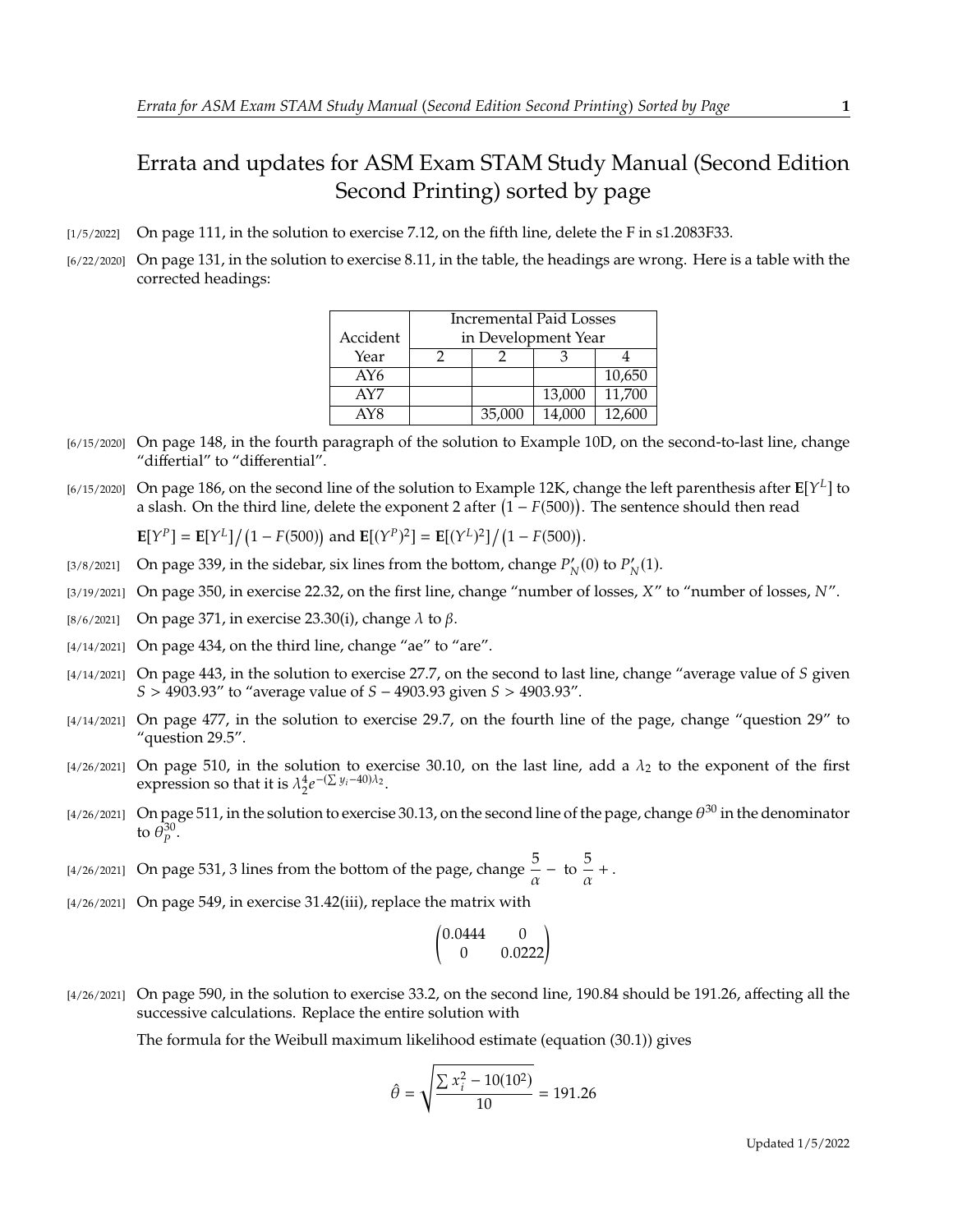Then  $F^*(30)$  and  $D(30)$  are

$$
\hat{F}(30) = 1 - e^{-(30/191.26)^2} = 0.024303
$$

$$
\hat{F}(10) = 1 - e^{-(10/191.26)^2} = 0.002730
$$

$$
F^*(30) = \frac{0.024303 - 0.002730}{1 - 0.002730} = 0.021632
$$

$$
D(30) = 0.5 - 0.021632 = \boxed{0.4784}
$$

- [4/30/2021] On page 600, on the fourth line of the fourth paragraph under "34.2 Grouped data", change  $F_n^*(c_{j-1})$  to  $F_n(c_{i-1}).$
- [4/30/2021] On page 644, in the solution to exercise 35.11, on the displayed line, change the "=" before  $\frac{(4-10)^2}{10}$  $\frac{10}{10}$  to  $" +"$ .
- [12/26/2020] On page 718, in exercise 40.18, on the first line, change "iimited" to "limited".
- [4/30/2021] On page 721, change the solution to exercise 40.19 to

$$
\lambda_F = \left(\frac{\Phi^{-1}(0.99)}{0.05}\right)^2 = \left(\frac{2.326}{0.05}\right)^2 = 2164.11
$$

For severity, the credibility standard is expressed in terms of number of exposures, which is number of claims. We had 1384 claims.

$$
e_X = 2164.11 \left( \frac{6,010}{55^2} \right) = 4,300
$$

$$
Z_X = \sqrt{\frac{1,384}{4,300}} = 0.567354
$$

For pure premium, the credibility standard is expressed in terms of number of exposures, which is number of policies. We have 21,000 policies. We divide the usual formula for the credibility standard in terms of number of expected claims by 0.085 to express it in terms of number of policies

$$
e_P = \frac{2164.11}{0.085} \left( 1 + \frac{6,010}{55^2} \right) = 76,044
$$

$$
Z_P = \sqrt{\frac{21,000}{76,044}} = 0.525506
$$

The absolute difference between credibility factors is **0.0418** . **(A)**

- [5/19/2021] On page 774, on the 10<sup>th</sup> line, change  $3\lambda e^{-3\lambda}$  to  $3e^{-3\lambda}$  (delete  $\lambda$ ). On the 11<sup>th</sup> and 17<sup>th</sup> lines, once apiece, change  $e^{-x/3}$  to  $e^{-3x}$ change  $e^{-x/3}$  to  $e^{-3x}$ .
- [5/19/2021] On page 821, in the solution to exercise 45.13, on the first three displayed lines, change every x to q:  $f(x)$ should be  $f(q)$  and dx should be dq. Four changes.
- [5/19/2021] On page 849, in the solution to exercise 47.20, on the third line, chane 370,000 to 740,000. Replace the last three sentences of the solution with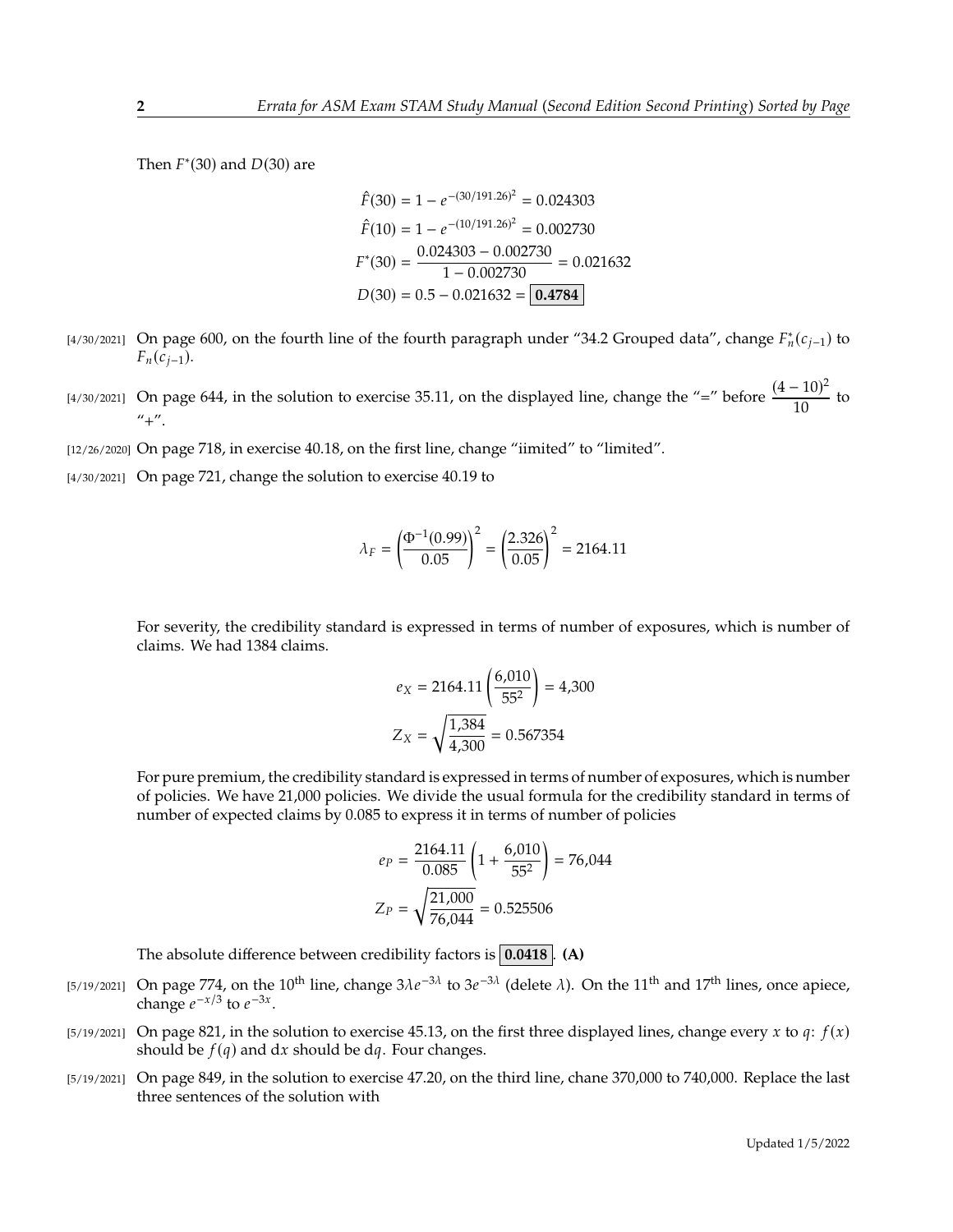The expected process variance is  $0.2(740,000)+0.8(28,000,000) = 22,548,000$ . Bühlmann's K is 22,548,000/2,433,600 = <sup>9</sup>.265286. The credibility factor is

$$
Z = \frac{3}{3 + 9.265286} = \boxed{0.2446}
$$
 (D)

- [5/19/2021] On page 854, one line above the heading "The exposure unit", insert "are" between "you" and "calculating".
- [8/22/2021] On page 878, in exercise 48.56, in statements (iv) through (vi), change "Risk group R" to "Risk group T".
- [8/22/2021] On page 879, in exercise 48.57, on the tenth line, change "Group SR" to "Group S'.
- [7/23/2021] On page 939, in the solution to exercise 50.17, replace the first two lines with:

Expected claims are  $0.2(1800) = 360$ . The limited fluctuation estimate is based on a credibility factor of  $Z = \sqrt{360/1083} = 0.5766$ , and is

$$
0.5766 \left(\frac{200}{1800}\right) + (1 - 0.5766)(0.2) = 0.1488
$$

Replace the last line with:

The percentage change is  $0.1724/0.1488 - 1 = +15.91\%$ . **(E)** 

- $[8/3/2020]$  On page 939, in the solution to exercise 50.16, on the fifth line, the line for Z, change the numerator from 90 to  $200 + 250 + 225$ .
- [5/27/2021] On page 966, two lines above equation (53.2), put a bar over  $X_i$ .
- [3/15/2021] On page 969, two lines from the bottom, a sum sign is missing from the numerator. The line should be

$$
=\frac{\sum_{j=1}^{n}m_j^2(\beta+\alpha/m_j)}{m^2}
$$

- [3/15/2021] On page 970, two lines from the bottom of the sidebar, change  $v(n 1)$  to  $v(r 1)$ .
- [5/27/2021] On page 979, in exercise 53.19, on the fourth line, add "them" between "5 of" and "each".
- [5/27/2021] On page 1045, in question 17, delete the first sentence "You are given the following experience:".
- [4/22/2021] On page 1139, in question 24, on the last line, change 12/31/CY7 to 12/31/CY5.
- [5/27/2021] On page 1176, on the fourth line of the page, the answer key should be **(A)**.
- [6/21/2020] On page 1191, regarding the solution to question 11, the tables now do include the formulas you need to solve this question. The revised solution is

The formula is  $1082.41(1 + CV_s^2) = 1082.41 \left( \frac{E[(X \land 10,000)^2]}{E(X \land 10,000)^2} \right)$  $E(X \wedge 10,000)^2$ . Using the formulas in the tables,

$$
E[X \wedge 10,000] = 1,000(1 + \ln(10,000/1,000)) = 3302.585
$$

$$
\mathbf{E} [(X \wedge 10,000)^2] = \frac{1,000^2}{1-2} - \frac{2(1,000)}{(1-2)(10,000)^{1-2}}
$$

$$
\begin{aligned} \text{10,000} & \text{J} = \frac{1 - 2}{1 - 2} - \frac{(1 - 2)(10,000)^{1 - 2}}{(1 - 2)(10,000)^{1 - 2}} \\ &= -1,000,000 + 2(1,000)(10,000) = 19,000,000 \end{aligned}
$$

1082.41 
$$
\left(\frac{\mathbf{E}\left[X^2\right]}{\mathbf{E}[X]^2}\right) = 1082.41 \left(\frac{19,000,000}{3302.585^2}\right) = \boxed{\mathbf{1885.547}}
$$
 (B)